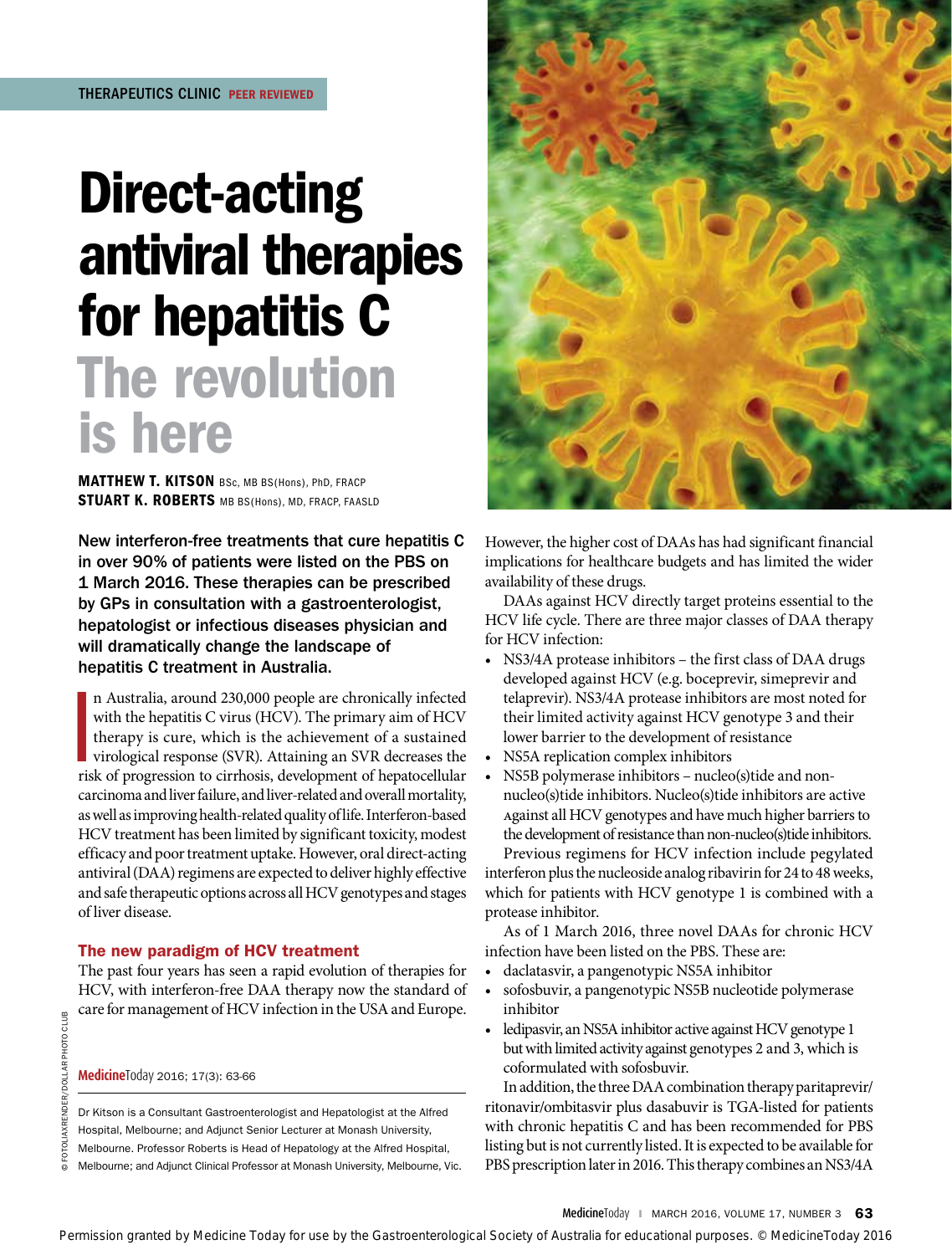| <b>TABLE 1. PBS-LISTED INTERFERON-FREE REGIMENS FOR PATIENTS WITH CHRONIC HCV INFECTION27</b> |                                                |                                                                                                                                                                         |                                                  |  |  |
|-----------------------------------------------------------------------------------------------|------------------------------------------------|-------------------------------------------------------------------------------------------------------------------------------------------------------------------------|--------------------------------------------------|--|--|
| <b>HCV</b> genotype                                                                           | Regimen                                        | <b>Treatment duration</b>                                                                                                                                               | <b>SVR</b> rate                                  |  |  |
| <b>HCV</b><br>genotype $1*$                                                                   | Sofosbuvir-<br>ledipasvir                      | • 12 weeks (8 weeks may be considered if treatment naïve with no cirrhosis<br>and low baseline viral load)<br>• 24 weeks if treatment experienced and cirrhosis present | $>95\%^{2,3}$                                    |  |  |
|                                                                                               | Sofosbuvir +<br>$dac$ latasvir $\pm$ ribavirin | • 12 weeks (with ribavirin if cirrhosis present)<br>• 24 weeks (without ribavirin) if cirrhosis present or if PI treatment experienced                                  | $>95%$ <sup>4</sup>                              |  |  |
| <b>HCV</b><br>genotype 2                                                                      | Sofosbuvir + ribavirin                         | $\cdot$ 12 weeks                                                                                                                                                        | 90 to $95\%$ <sup>5</sup>                        |  |  |
| <b>HCV</b><br>genotype 3                                                                      | Sofosbuvir + ribavirin                         | • 24 weeks (not recommended if cirrhosis present)                                                                                                                       | 90 to $95\%$ <sup>5</sup>                        |  |  |
|                                                                                               | Sofosbuvir $+$<br>daclatasvir                  | • 12 weeks if no cirrhosis<br>• 24 weeks if cirrhosis present                                                                                                           | 94 to 97% <sup>6</sup><br>85 to 90% <sup>7</sup> |  |  |

Abbreviations: DAA = direct acting antiviral; HCV = hepatitis C virus; PI = protease inhibitor; SVR = sustained virological response.

\* The three DAA combination therapy paritaprevir/ritonavir/ombitasvir + dasabuvir ± ribavirin is also TGA-listed for patients with HCV genotype 1 and has an efficacy >95% but is not currently PBS-listed. It is expected to be available for PBS prescription later in 2016.

protease inhibitor (paritaprevir), NS5A inhibitor (ombitasvir) and non-nucleoside NS5B polymerase inhibitor (dasabuvir), boosted with the protease inhibitor ritonavir. The combination is active against HCV genotypes 1 and 4 and has limited activity against genotypes 2 and 3.

Interferon-free regimens containing these oral medications can be used to treat infection with any HCV genotype and have greater efficacy and shorter treatment duration than interferon-based therapies (Table 1).2-7 However, for patients infected with HCV genotypes 4, 5 and 6, there are currently no PBS-listed interferon-free DAA therapies. Products and dose recommendations for the newly PBS-listed medications are shown in Table 2.

The coadministration of ribavirin is always required if sofosbuvir is the sole

DAA used for treatment of patients infected with HCV genotypes 2 or 3 and may be required when cirrhosis is present.<sup>1</sup> Coadministration of ribavirin is also required with the three DAA combination therapy paritaprevir/ritonavir/ombitasvir plus dasabuvir for patients with HCV genotype 1a infection or cirrhosis. Ribavirin is given as a weight-based dosage (1000 mg daily if the patient weighs less than 75 kg, 1200 mg daily for 75 kg or over), in two divided doses.

## **Efficacy**

## HCV genotype 1

• For patients with HCV genotype 1 infection without hepatic cirrhosis, 12 weeks of treatment with either the sofosbuvir–ledipasvir coformulation or sofosbuvir plus daclatasvir leads

# TABLE 2. NOVEL HCV DAA PRODUCTS LISTED ON THE PBS\*

| <b>Product</b>                         | <b>Presentation</b>                   | <b>Administration</b> |  |  |
|----------------------------------------|---------------------------------------|-----------------------|--|--|
| Sofosbuvir                             | Tablet 400 mg                         | One tablet once daily |  |  |
| Sofosbuvir/ledipasvir<br>coformulation | Tablet $400 \text{ mg}/90 \text{ mg}$ | One tablet once daily |  |  |
| Daclatasvir                            | Tablet 30 mg or 60 mg                 | 60 mg daily           |  |  |

Abbreviations: DAA = direct acting antiviral; HCV = hepatitis C virus.

\* The three DAA combination therapy paritaprevir/ritonavir/ombitasvir + dasabuvir has been recommended for PBS listing but is not currently listed. It is presented as tablets 75 mg/50 mg/12.5 mg (dose, two tablets once daily) plus 250 mg (dose, one tablet twice daily).

to virological cure in both treatmentnaïve and treatment-experienced patients in 95 to 99% of cases.<sup>2,4</sup>

- For patients with HCV genotype 1 who have cirrhosis and are treatmentnaïve, 12 weeks of treatment with sofosbuvir–ledipasvir achieves cure rates of more than 95%.2
- For those with cirrhosis who are treatment-experienced, 24 weeks of treatment with sofosbuvir–ledipasvir achieves cure rates of more than 95%.<sup>3</sup>
- For all previous nonresponders to PI triple therapy, 24 weeks of sofosbuvir plus daclatasvir achieves a cure rate of around 95%.4
- Treatment with paritaprevir/ritonavir/ ombitasvir and dasabuvir is given in combination with ribavirin for patients with HCV genotype 1a but without ribavirin for those with HCV genotype 1b. Duration of therapy is 12 weeks in all patients except those with genotype 1a, cirrhosis and prior nonresponse to therapy, who should receive 24 weeks of therapy. All groups achieve SVR rates of more than 95%.<sup>8</sup>

# HCV genotype 2

• In patients with HCV genotype 2 infection, 12 weeks of treatment with sofosbuvir plus ribavirin achieves cure rates of 90 to 95% in those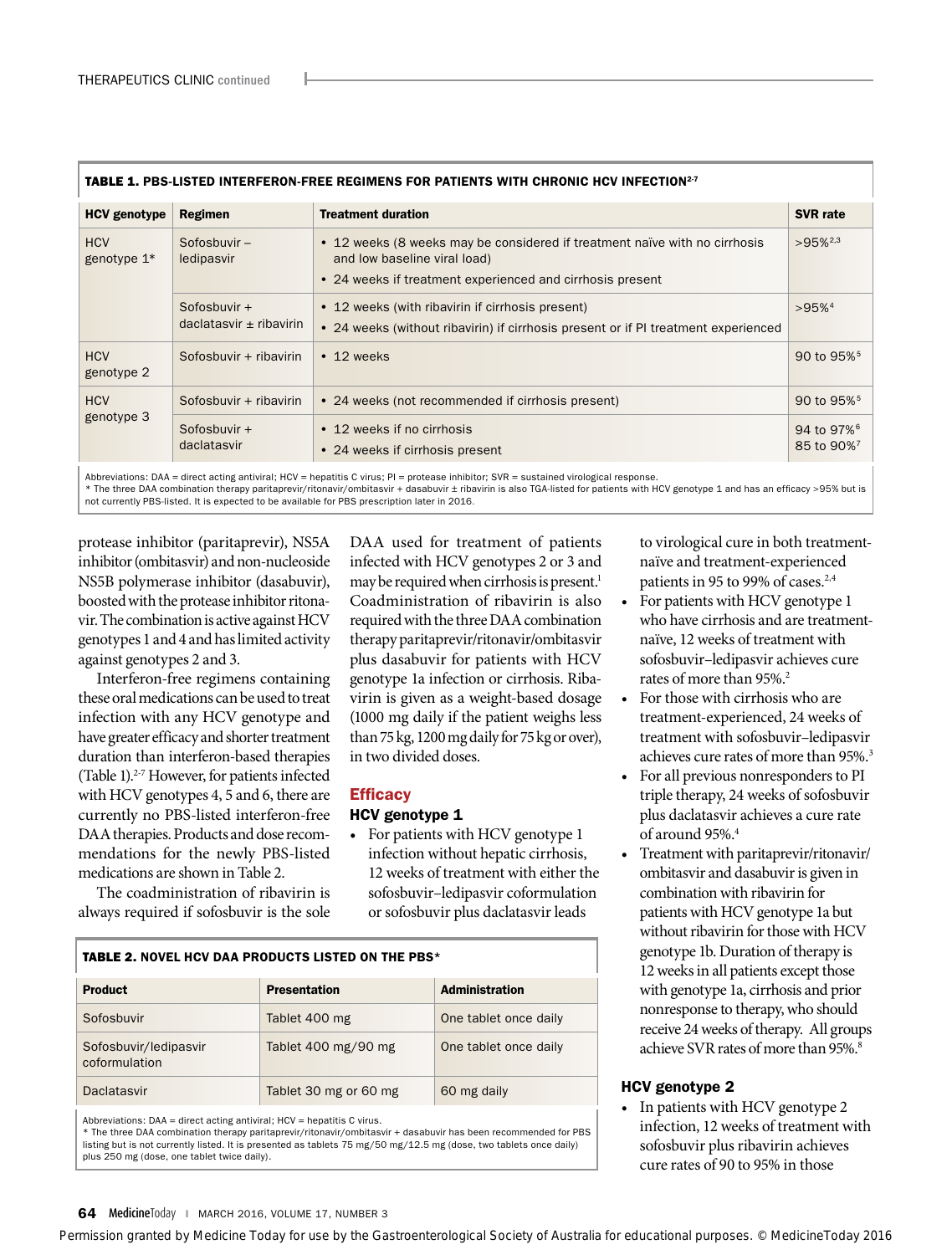without cirrhosis.<sup>5</sup>

• In those with cirrhosis, extension of treatment to 24 weeks increases SVR rates, but this regimen is not listed on the PBS.

# HCV genotype 3

- For patients with HCV genotype 3 infection and no cirrhosis, treatment with either sofosbuvir plus ribavirin for 24 weeks or sofosbuvir plus daclatasvir for 12 weeks achieves cure rates of around 90 to 97%.<sup>5,6</sup>
- Patients with HCV genotype 3 and cirrhosis require treatment with either sofosbuvir plus daclatsavir and ribavirin for 12 weeks or with sofosbuvir plus daclatasvir for 24 weeks, to achieve cure rates of 85 to 90%.7

## HCV genotypes 4 to 6

Data on treatment outcomes of interferon-free DAA therapy for patients with the less common HCV



#### TABLE 3. PHARMACOKINETICS AND DRUG INTERACTIONS FOR SOFOSBUVIR, LEDIPASVIR, DACLATASVIR AND RITONAVIR<sup>1</sup>

| <b>Medication</b> | <b>Primary route</b><br>of excretion | <b>Major drug interactions</b>                                                                                                                                                                                                                                                                                                              |
|-------------------|--------------------------------------|---------------------------------------------------------------------------------------------------------------------------------------------------------------------------------------------------------------------------------------------------------------------------------------------------------------------------------------------|
| Sofosbuvir        | Renal                                | Amiodarone, carbamazepine, phenytoin, rifampicin,<br>St John's wort.                                                                                                                                                                                                                                                                        |
| Ledipasvir        | <b>Biliary</b>                       | Amiodarone, proton pump inhibitors, rosuvastatin                                                                                                                                                                                                                                                                                            |
| Daclatasvir       | Faecal                               | Amiodarone, carbamazepine, dexamethasone,<br>phenytoin, rifabutin, rifampicin, St John's wort                                                                                                                                                                                                                                               |
| Ritonavir         | Faecal                               | Alfuzosin, amiodarone, astemizole, atorvastatin,<br>carbamazepine, cisapride, ergot derivatives, ethinyl<br>oestradiol-containing contraceptives, gemfibrozil, some<br>HIV antiretrovirals, lovastatin, phenobarbital, phenytoin,<br>quetiapine, quinidine, rifampicin, St John's wort,<br>salmeterol, sildenafil, simvastatin, terfenadine |

genotypes 4 to 6 are limited. The current recommendation for these patients, including those with cirrhosis, is treatment with sofosbuvir plus pegylated interferon and ribavirin for 12 weeks. This regimen achieves SVR rates of 96 to 100%.

# Treatment monitoring

Ribavirin may cause anaemia, necessitating four-weekly monitoring of the haemoglobin level and dose reduction if anaemia becomes significant (haemoglobin level less than 100 g/L). No dose reduction of DAAs is allowed. Hepatitis C viral load